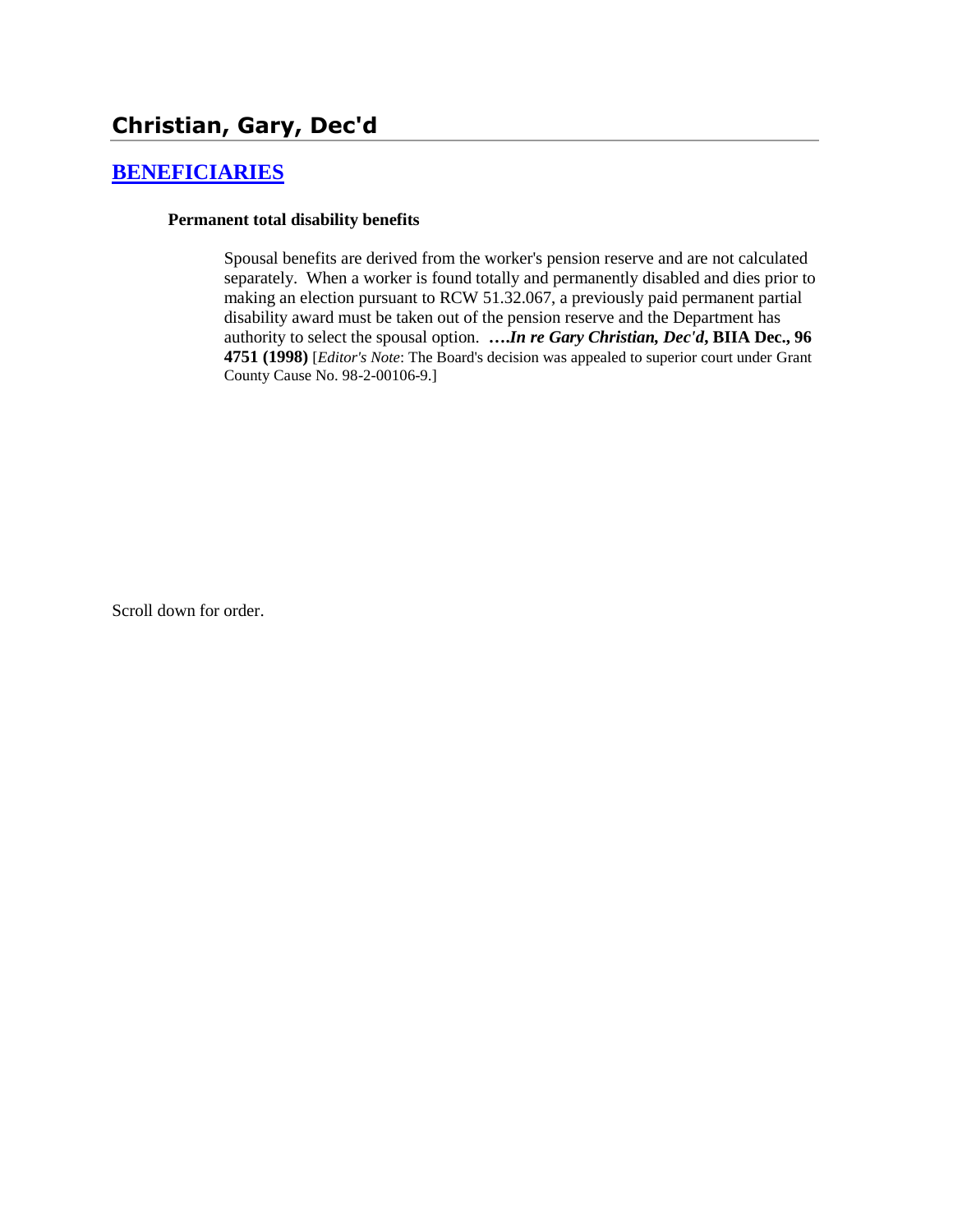## **BEFORE THE BOARD OF INDUSTRIAL INSURANCE APPEALS STATE OF WASHINGTON**

**)**

**IN RE: GARY CHRISTIAN, DEC'D ) DOCKET NO. 96 4751**

**CLAIM NO. K-309881 ) DECISION AND ORDER** 

APPEARANCES:

Petitioner/Beneficiary, Kora L. Christian, by Calbom & Schwab, P.S.C., per G. Joe Schwab

Employer, George Washington Orchards, None

| Department of Labor and Industries, by  |
|-----------------------------------------|
| The Office of the Attorney General, per |
| Lesley A. Allan, Assistant              |

The petitioner/beneficiary, Kora L. Christian, the surviving spouse of Gary Christian, deceased, filed an appeal with the Board of Industrial Insurance Appeals on July 19, 1996, from an order of the Department of Labor and Industries dated June 7, 1996, and remailed on June 20, 1996, that corrected the order of March 20, 1992; terminated time loss compensation as paid through August 22, 1990; declared Gary Christian totally permanently disabled effective August 23, 1990; found that Gary Christian died in September 1991 from causes unrelated to the industrial injury; approved the claim for spousal benefits filed by Kora L. Christian; and, directed that the permanent partial disability award previously awarded be charged against the pension reserve and the monthly payment reduced accordingly. **AFFIRMED.** 

#### **DECISION**

Pursuant to RCW 51.52.104 and RCW 51.52.106, this matter is before the Board for review and decision on a timely Petition for Review filed by the Department of Labor and Industries to a Proposed Decision and Order issued on June 20, 1997, in which the order of the Department dated June 20, 1996, was reversed and remanded to the Department with direction to allow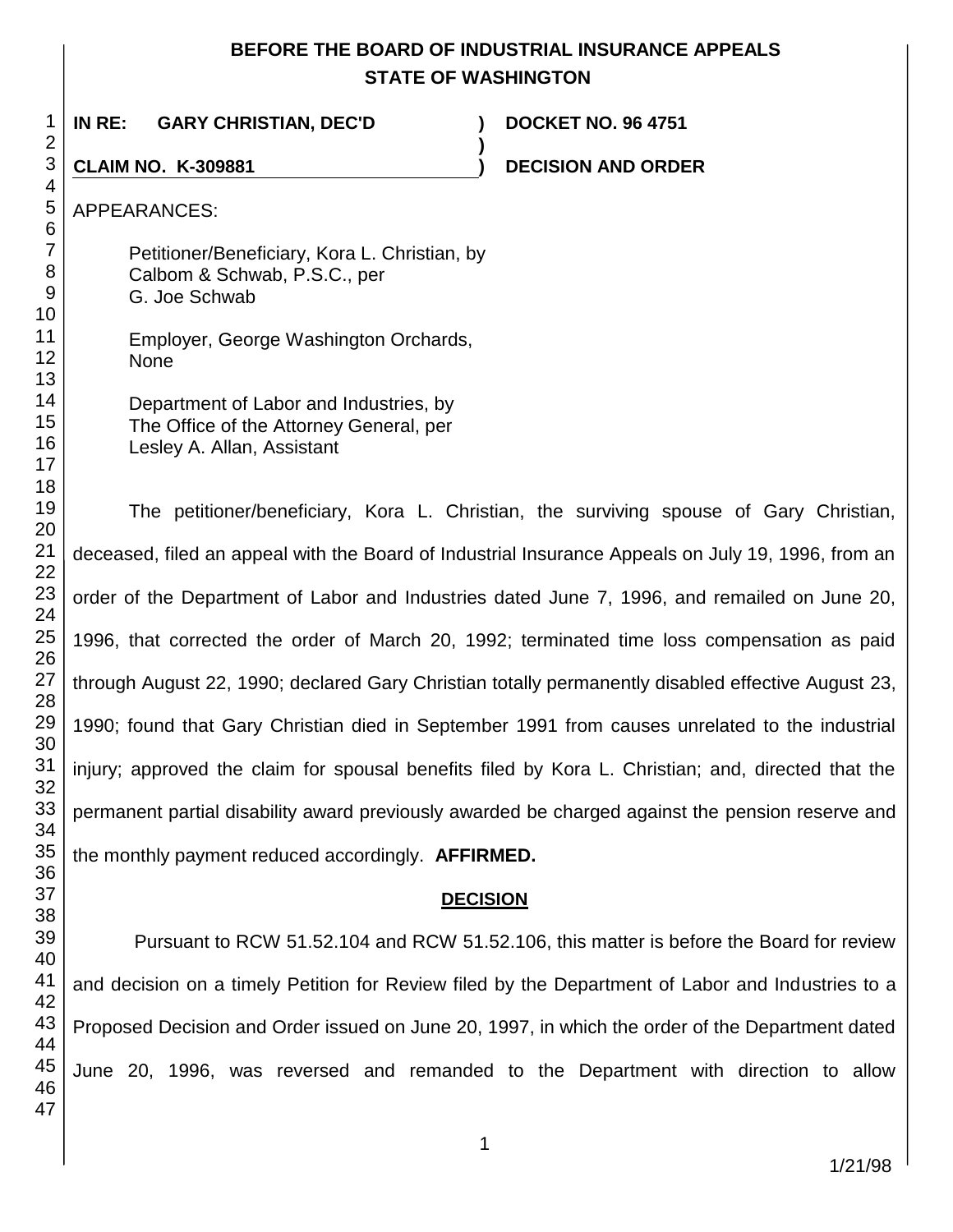Kora L. Christian's spousal claim for benefits without offset for the prior permanent partial disability award of \$10,125, including interest paid to Mr. Christian.

The Board has reviewed the stipulated facts on which the parties requested the Board enter its decision. Review has been granted to enable the Board to review the impact of a recent decision of the Washington Court of Appeals in *Freeman v. Department of Labor & Indus.,* 87 Wn. App. 90 (1997), an opinion published subsequent to the issuance of the Proposed Decision and Order.

The widow of Mr. Christian raises the issue of whether the Department has correctly calculated the surviving spouse's benefits pursuant to RCW 51.32.067(1)(b) by deducting the permanent partial disability award previously awarded to the injured worker from the pension reserve. In an earlier appeal before the Board, Mr. Christian successfully had the Department's earlier finding of permanent partial disability changed to permanent total disability. The Department then issued a ministerial order awarding Mr. Christian permanent total disability benefits. Mrs. Christian also appealed the ministerial order dated March 20, 1992. The parties agreed to have the appeal from the order dated March 20, 1992, held in abeyance at the Department pending the final decision in another case dealing with a similar issue by the Washington Supreme Court. The decision in *Stuckey v. Department of Labor & Indus.,* 129 Wn.2d 289 (1996) was then issued wherein the court held that RCW 51.32.080(4) is applicable to all situations where permanent partial disability is followed by permanent total disability and that the recoupment of the partial disability award is obtained by reducing the pension reserve.

However, in this present appeal, the spouse seeks to avoid the application of *Stuckey*, contending that Mr. Christian died prior to his **finally** being accorded the status of a permanently totally disabled worker. Mrs. Christian maintains that the spousal pension reserve was effectively created at the time of Mr. Christian's death, **before** he was finally accorded the status of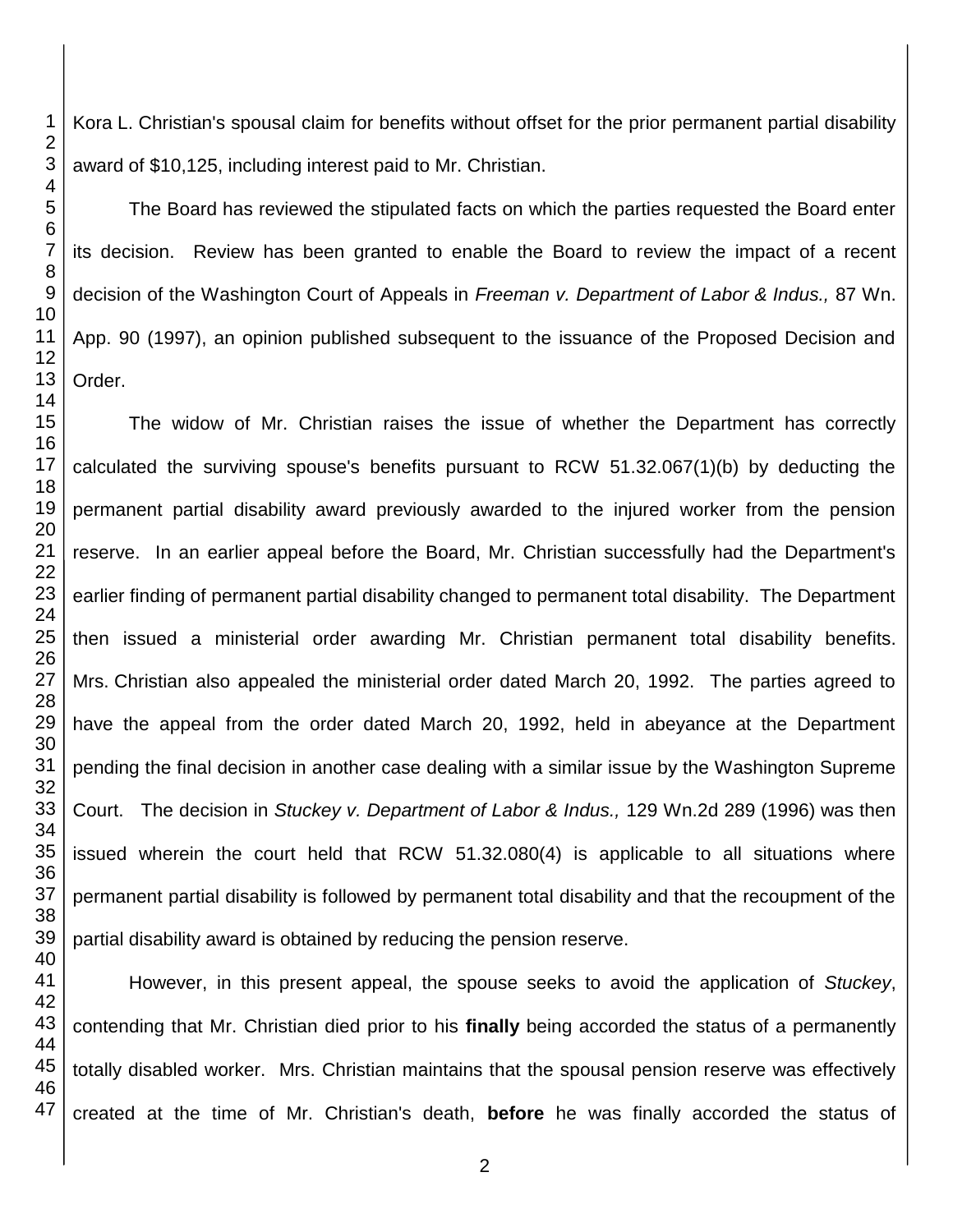1 permanently totally disabled. Essentially, Mrs. Christian believes that her spousal pension should be calculated as a separate entity from that of her husband's pension reserve because her husband died before his pension reserve was established, and, further, he never elected an option pursuant to RCW 51.32.067. RCW 51.32.067 states, as follows:

> **Permanent total disability-Death benefit options-Election.** (1) After a worker elects one of the options in (a), (b), or (c) of this subsection, that option shall apply only if the worker dies during a period of permanent total disability from a cause unrelated to the injury, leaving a surviving spouse, child, children, or other dependent. If, after making an election under this subsection, a worker dies from a cause related to the injury during a period of permanent total disability, his or her beneficiaries shall receive benefits under RCW 51.32.050(2) through (5).

> (a) **Option .** An injured worker selecting this option shall receive the benefits provided by RCW 51.32.060, with no benefits being paid to the worker's surviving spouse, children, or others.

> (b) **Option .** An injured worker selecting this option shall receive an actuarially reduced benefit which upon death shall be continued throughout the life of and paid to the surviving spouse, child, or other dependent as the worker has nominated by written designation duly executed and filed with the department.

> (c) **Option .** An injured worker selecting this option shall receive an actuarially reduced benefit and, upon death, one-half of the reduced benefit shall be continued throughout the life and paid to the surviving spouse, child, or other dependent as the worker has nominated by written designation duly executed and filed with the department.

> (2) The worker shall make the election in writing and the worker's spouse, if any, shall consent in writing as a prerequisite to the election of Option I.

> (3) The department shall adopt such rules as may be necessary to implement this section.

We assume that the logic of Mrs. Christian's argument is rooted in the idea that as of the

date of Mr. Christian's death no deduction had yet been taken from his (still to be determined)

pension reserve. Continuing on, since the spouse's benefits come into being at the death of the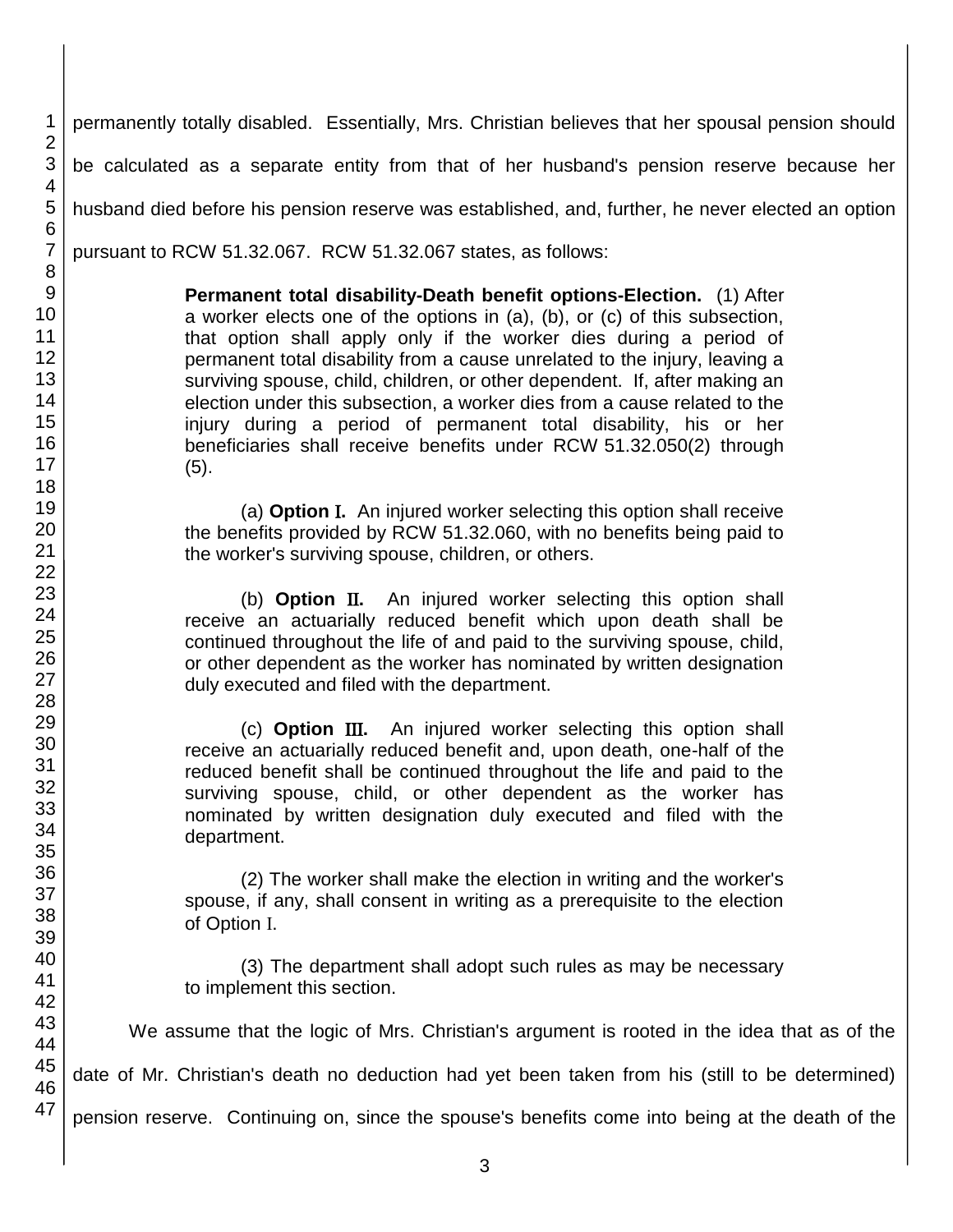worker, Mrs. Christian contends that her pension reserve should be calculated as of the date of Mr. Christian's death, ignoring the earlier payment of permanent partial disability.

The law and the facts simply do not support the spouse's contention. The Department order issued in accordance with the final Board order awarding Mr. Christian total permanent disability benefits, noted his death and approved the claim for spousal benefits. The order awarded Mr. Christian permanent total disability benefits effective August 23, 1990. While these benefits for permanent total disability were paid to Mr. Christian's spouse because of his death, the Department calculated the rate of the permanent total disability benefits for Mr. Christian and paid permanent total disability benefits for the period of August 23, 1990 through September 20, 1991, the day he died. The rate for permanent total disability benefits established for Mr. Christian was reduced by the permanent partial disability payment from his pension reserve in conformity with *Stuckey.* The Department then paid spousal benefits to Mrs. Christian as of September 21, 1991, selecting Option II under RCW 51.32.067, and calculated her spousal benefits utilizing Mr. Christian's pension reserve amount already established. Thus, the Department, pursuant to RCW 51.32.080(4), acted appropriately in reducing Mr. Christian's pension reserve and monthly benefit amount by the permanent partial disability awarded.

As noted in *Freeman*, in general, the Industrial Insurance Act provides that the surviving spouse of a deceased worker is entitled to a monthly benefit for permanent total disability if the worker was permanently and totally disabled at the time of death or if the injury caused the death. RCW 51.32.050(2), (6) and (7); RCW 51.32.067. Prior to July 1, 1986, the cause of the worker's death did not affect the amount of the benefits provided to the surviving spouse, and the spouse received essentially the same benefits the worker had received prior to death. In 1986, the Legislature amended RCW 51.32.067, differentiating between the benefits available to surviving spouses, depending upon the cause of the worker's death and the date of the worker's original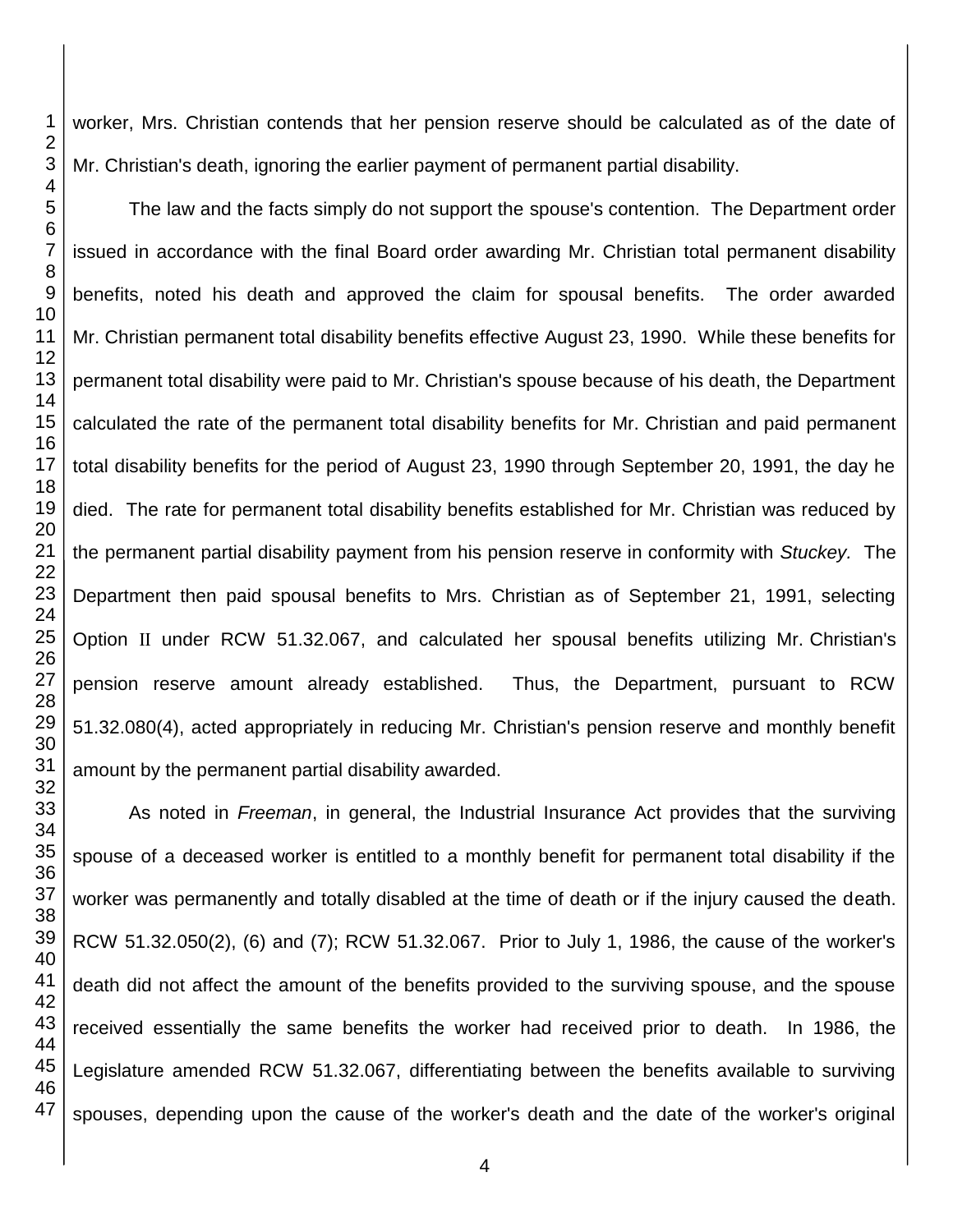claim. The Legislature left intact the prior compensation scheme for claims filed prior to July 1, 1986. For claims filed on or after July 1, 1986, RCW 51.32.050(7) was added, requiring that every worker who becomes eligible for permanent total disability benefits shall elect an option as provided in RCW 51.32.067. RCW 51.32.050(6) and (7) state, as follows:

(6) For claims filed prior to July 1, 1986, if the injured worker dies during the period of permanent total disability, whatever the cause of death, leaving a surviving spouse, or child, or children, the surviving spouse or child or children shall receive benefits as if death resulted from the injury as provided in subsections (2) through (4) of this section. Upon remarriage or death of such surviving spouse, the payments to such child or children shall be made as provided in subsection (2) of this section when the surviving spouse of a deceased worker remarries.

(7) For claims filed on or after July 1, 1986, every worker who becomes eligible for permanent total disability benefits shall elect an option as provided in RCW 51.32.067.

The options set forth in RCW 51.32.067 significantly changed the calculation of benefits of permanent total disability for surviving spouses of claims filed on or after July 1, 1986. Where RCW 51.32.067 is applied to calculate the spousal benefit, the spouse receives an actuarially reduced benefit depending upon the option elected by the worker.

 Mr. Christian filed his claim for industrial insurance benefits after July 1, 1986. Because of RCW 51.32.050(6) and (7), his spouse must have her benefits calculated pursuant to RCW 51.32.067. Although Mr. Christian did not elect an option as provided in RCW 51.32.067, the Department constructively elected Option II. The *Freeman* court held that the Department is permitted to elect Option II on the spouse's behalf where the injured worker has died before making the election, as it maximizes the benefits she can receive under RCW 51.32.067.

 In *Freeman,* the spousal benefit did not have the permanent partial disability award deducted from the pension reserve because the Department calculation was done prior to *Stuckey,*  when the Department practice was to deduct the previously paid permanent partial disability award from time loss compensation paid to the widow as an overpayment pursuant to RCW 51.32.240(3).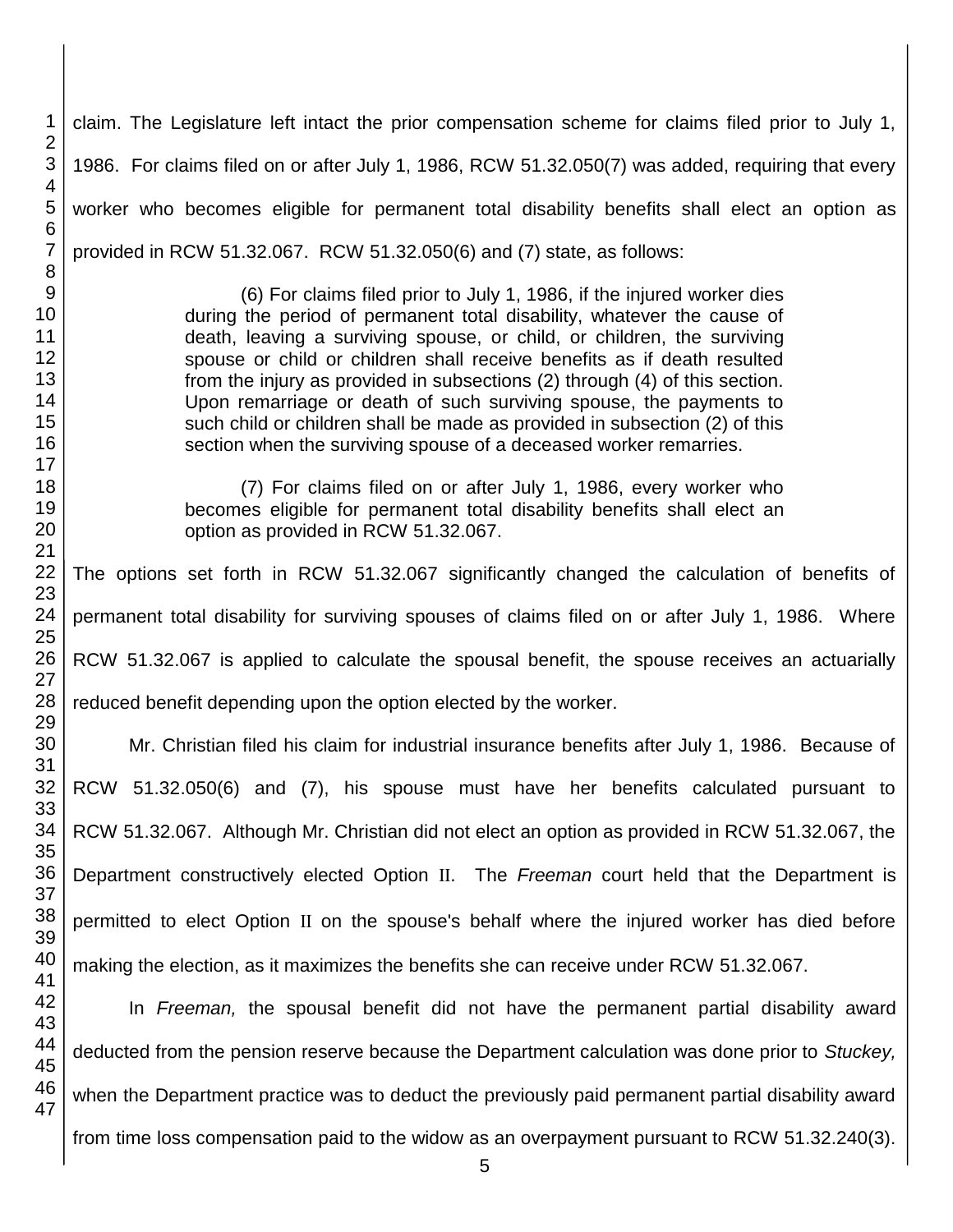46 47

1 2 3 The result of this calculation method employed by the Department pre-*Stuckey,* thus, did not affect the underlying rate of permanent total disability benefits for the worker, and derivatively for the

We conclude that Mrs. Christian's spousal benefits are appropriately calculated pursuant to RCW 51.32.067 and that they are derived from Mr. Christian's pension reserve, and not separately calculated as she contends. Pursuant to *Stuckey,* the Department has correctly deducted the permanent partial disability award from Mr. Christian's pension reserve. This reduction must, accordingly, modify Mrs. Christian's monthly benefit amount for her spousal benefit because it is derived from Mr. Christian's pension reserve. The Department order under appeal is correct and is hereby affirmed.

## **FINDINGS OF FACT**

- 1. On July 22, 1986, the claimant, Gary L. Christian, sustained an industrial injury while in the course of employment with George Washington Orchards. He filed a timely claim for industrial insurance benefits with the Department of Labor and Industries. The claim was allowed and benefits paid. On August 22, 1990, the Department issued an order closing the claim with time loss compensation as paid and a permanent partial disability equal to Category 4 lumbosacral impairment paid at 75 percent of the monetary value. The claimant filed a timely appeal with the Board from the Department order dated August 22, 1990.
- On March 6, 1992, the Board entered an order adopting the Proposed Decision and Order that ordered the Department to pay time loss compensation through August 23, 1990, and thereafter provide Mr. Christian a permanent total disability award. The Department issued a ministerial order on March 20, 1992, in which time loss compensation was paid from November 3, 1989 through August 22, 1990, the previously paid permanent partial disability award was converted to time loss compensation, Mr. Christian was awarded permanent total disability benefits effective August 23, 1990, and because he had died on September 20, 1991, and the cause of death was unrelated to the claim, the claim for benefits made by the worker's spouse was approved. On March 30, 1992, Mrs. Christian filed an appeal with the Board from the March 20, 1992 order. On August 5, 1992, the Board entered an agreement of the parties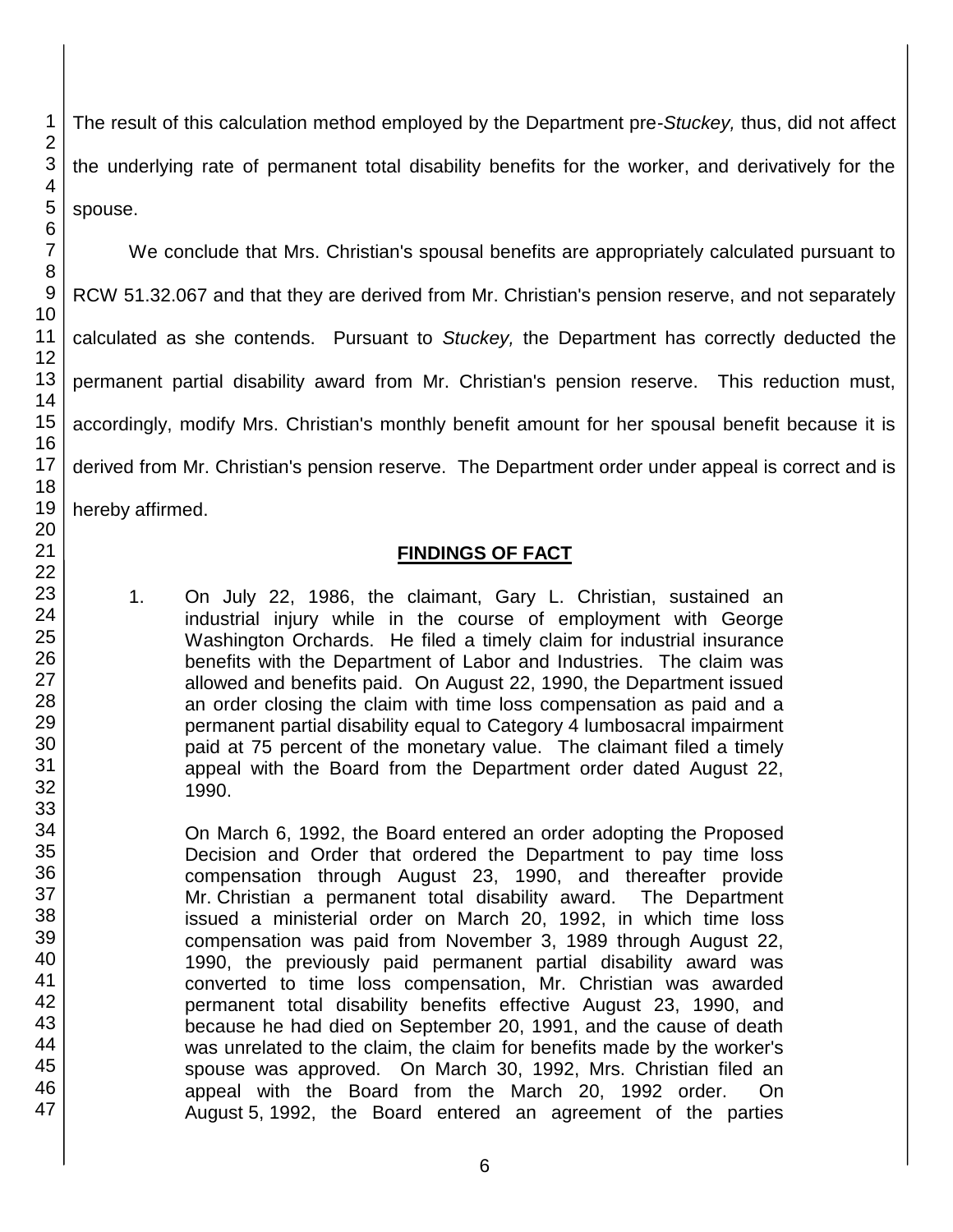remanding the matter to the Department pending final outcome of *Stuckey v. Department of Labor & Indus.,* in the appellate courts.

On June 7, 1996, the Department issued an order in accordance with *Stuckey v. Department. of Labor & Indus.,* 129 Wn.2d. 289 (1996), wherein the order of March 20, 1992 was corrected, time loss compensation terminated as paid through August 22, 1990, awarding Mr. Christian permanent total disability benefits effective August 23, 1990, charging the previously paid permanent partial disability award against the pension reserve and reducing the monthly payment accordingly, and approving the claim for benefits filed by the worker's spouse because the worker died September 20, 1991, due to causes unrelated to the claim. This order was redated and remailed to the spouse on June 20, 1996. On July 19, 1996, the spouse filed an appeal with the Board from the order dated June 20, 1996. On August 16, 1996, the Board granted the appeal and assigned it Docket No. 96 4751.

- 2. On June 20, 1996, as a result of the *Stuckey* decision, the Department issued an order paying time loss benefits to Kora Lee Christian without a deduction of the permanent partial disability award earlier recovered from time loss benefits owing; charged the permanent partial disability award against the pension reserve, reducing the monthly benefits for permanent total disability effective August 23, 1990; and, approved the claim for benefits filed by Kora Lee Christian.
- 3. The time loss benefits and the permanent total disability benefits from August 23, 1990 through September 20, 1991 (the date of Gary Christian's death) pursuant to the June 20, 1996 order, were paid to Kora Lee Christian as Gary Christian was deceased. Kora Lee Christian received widow's benefits for the period September 21, 1991 to the present, that were calculated based on the rate of Gary Christian's benefits and the application of RCW 51.32.067(1)(b).

#### **CONCLUSIONS OF LAW**

- 1. The Board of Industrial Insurance Appeals has jurisdiction over the parties and the subject matter to this appeal.
- 2. The Department of Labor and Industries correctly offset the permanent partial disability award paid to Gary Christian from his pension reserve and the monthly benefit amount was reduced accordingly pursuant to RCW 51.32.080(4). Kora Lee Christian's spousal benefit has been correctly calculated by the Department based upon the rate of Gary Christian's benefits for permanent total disability and the application of RCW 51.32.067(1)(b).